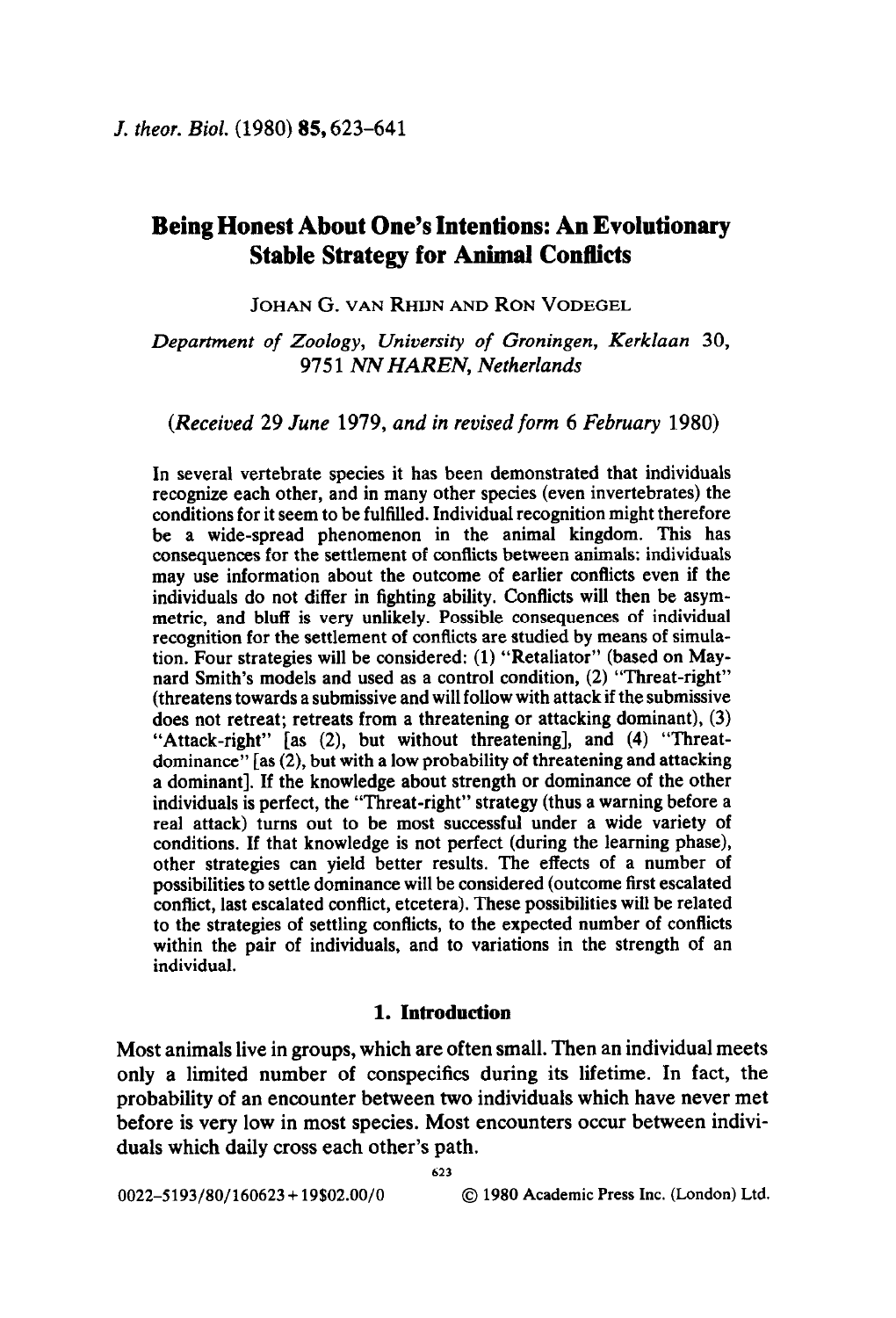Encounters do not necessarily influence the behaviour of the individuals concerned; an animal may continue its business after a meeting, unaffected by the presence of the other. In many instances, however, encounters strongly effect the behaviour of both parties involved. Encounters often give rise to conflicts: one animal has to give way to the other, one animal has to leave a newly discovered food resource, or one animal (a male) has to dismount from a female which was just ready for copulation.

We may question how, within these small groups of animals, conflicts are settled. Is it possible to apply the theories developed in the last few years (Maynard Smith, 1972; Maynard Smith & Price, 1973; Maynard Smith, 1974; Parker, 1974; Maynard Smith & Parker, 1976), or are their assumptions too simple? We are of the opinion that although these theories are very stimulating in discussions about animal conflicts, at least one essential factor has been neglected: experience from earlier conflicts with the same individual.

To trace the importance of this factor one has to realize that animals never live randomly amongst each other. For instance, during the spring male ruffs may spend most of their time on communal display grounds (Hogan-Warburg, 1966; van Rhijn, 1973). About seven (2-40) males, individually recognizable by humans, stay together for approximately 40 days on the same arena of about 15  $m^2$ . The high degree of plumage diversity among these males seems to be evolved for individual recognition. On the arena the positions of the different males are very constant, and most aggressive encounters occur between neighbouring males. In jackdaws (Röell, 1978) most birds breeding in the same colony remain together for the whole year. They feed in the same flocks and roost communally. Most aggressive encounters occur between colony members, among which a fairly stable dominance hierarchy exists. Most threatening and fighting of a territorial male stickleback (van den Assem, 1967) occurs with a very limited number of individuals on neighbouring territories. Even in huge groups of wintering geese, individuals are not randomly distributed: it has been discovered that families (mates with the offspring of the last summer) remain together in winter flocks, and that the spatial distribution of families is also patterned (e.g. Raveling, 1970).

To summarize these data, for most vertebrates the conditions necessary for the establishment of personal relationships, and thus for individual recognition, seem to be fulfilled. We shall now consider to what extent individual recognition does in fact occur between animals. Cases of parents being acquainted with their offspring, and of mates recognizing each other, have been reported by a number of authors (e.g. Beer, 1975). Individual recognition also occurs between (potential) rivals. The existence of stable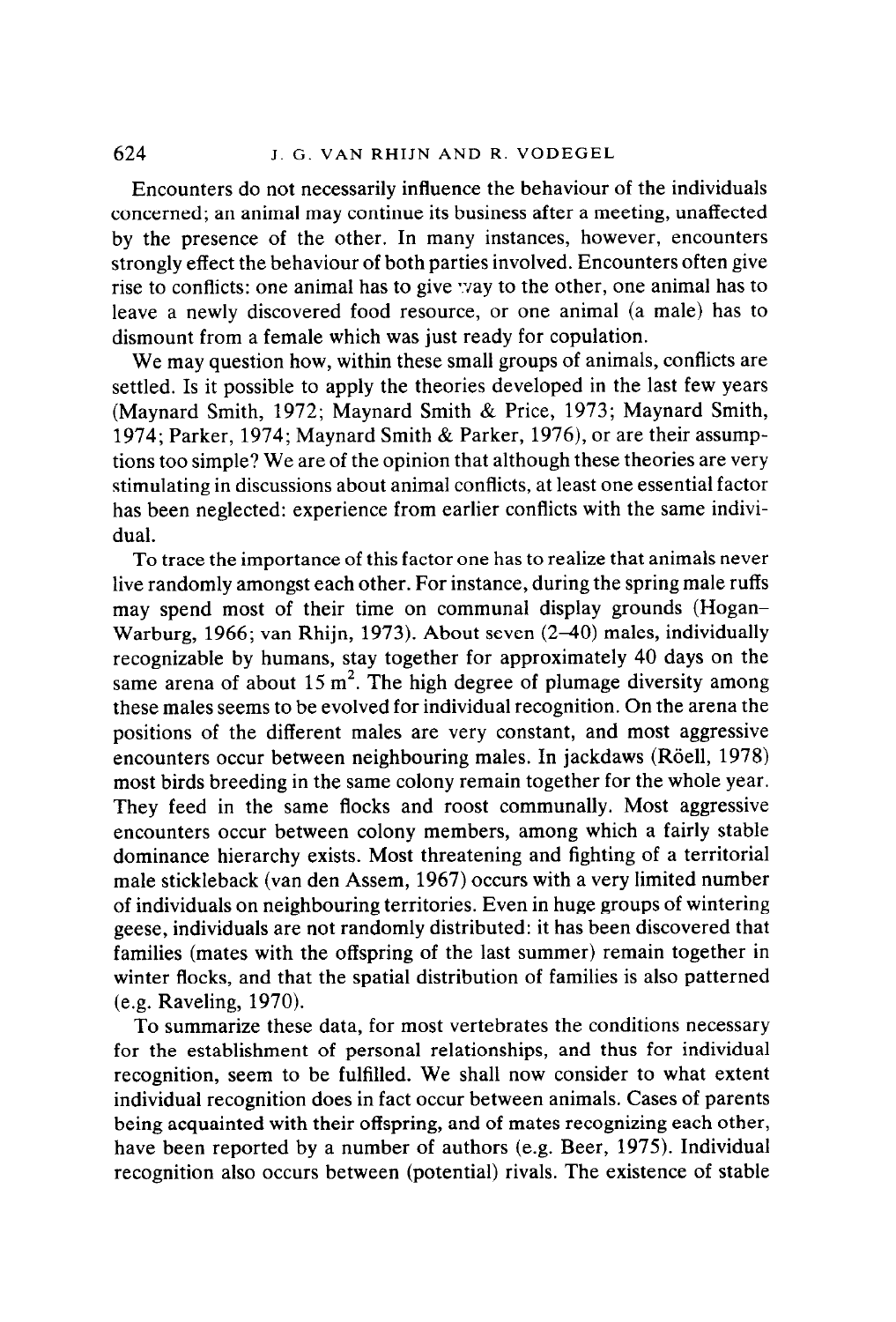dominance hierarchies is a strong indication for it. Experimental evidence for recognition between rivals is available for a large variety of animals, For instance, in mammals it has been demonstrated in mice (Bowers & Alexander, 1967) and gerbils (Halpin, 1976). In birds; white-throated sparrows (Brooks & Falls, 1975a,b; Falls & Brooks, 1975), field sparrows (Goldman, 1973) and indigo buntings (Emlen, 1971). In fish; swordtails (Zayan, 1974, 1975) and even in invertebrates (hermit crabs, Haxlett, 1969; shrimps; Johnson, 1977). With respect to its mechanism, the roles of sound (Emlen, 1971; Goldman, 1973; Brooks & Falls, 1975a,b; Falls & Brooks, 1975), and smell (Bowers & Alexander, 1967; Gorman, 1976; Halpin, 1976) have clearly been established.

It is thus likely that individual recognition is a wide-spread phenomenon. Consequently, we may expect that, to settle a conflict with a certain opponent, an individual uses information about earlier conflicts with the same opponent. The contestant's estimate of winning an escalated conflict with a known opponent will therefore seldom be equal to the estimate of losing ( $P \neq 0.5$ ), and thus, symmetric conflicts must be extremely rare, but we are not the first to claim that (see e.g. Maynard Smith & Parker, 1976).

Asymmetric conflicts can easily be settled by using the asymmetry as a clue, provided that the asymmetry is unambiguously to both contestants (Maynard Smith & Parker, 1976; Maynard Smith, in press). In the case of individual recognition the result of earlier conflicts is sufficient as a clue. Information about this asymmetry needs not to be transferred during each new contest. This kind of information concerning the "resource-holding potential" or "RHP" (Parker, 1974) of the individuals, was distinguished by Maynard Smith (1980) from information about intentions. He argued that most information transmitted during contests concerns RHP, because it affects the outcome of an escalated contest, while intentions do not. We are of the opinion that signalling about intentions may be sensible, because it could determine whether a conflict will occur. A dominant individual may signal for instance: "I want to eat now, if you do not go away I shall hit you", or as an alternative: "I am not hungry, do not worry". In the case of individual recognition we therefore expect information about intentions to be the most important part of threat signals.

Several predictions about fighting and threat have been deduced from a model for symmetric conflicts ("the War of Attrition": Maynard Smith, 1974). One of these predictions implies that, during a conflict, an animal will not convey information about its intentions (duration of threat, attack probability, etc. Maynard Smith, 1974, in press; Maynard Smith & Parker, 1976). Support for this prediction was given in a stimulating paper by Caryl (1979), who re-analysed material which was originally presented as a plea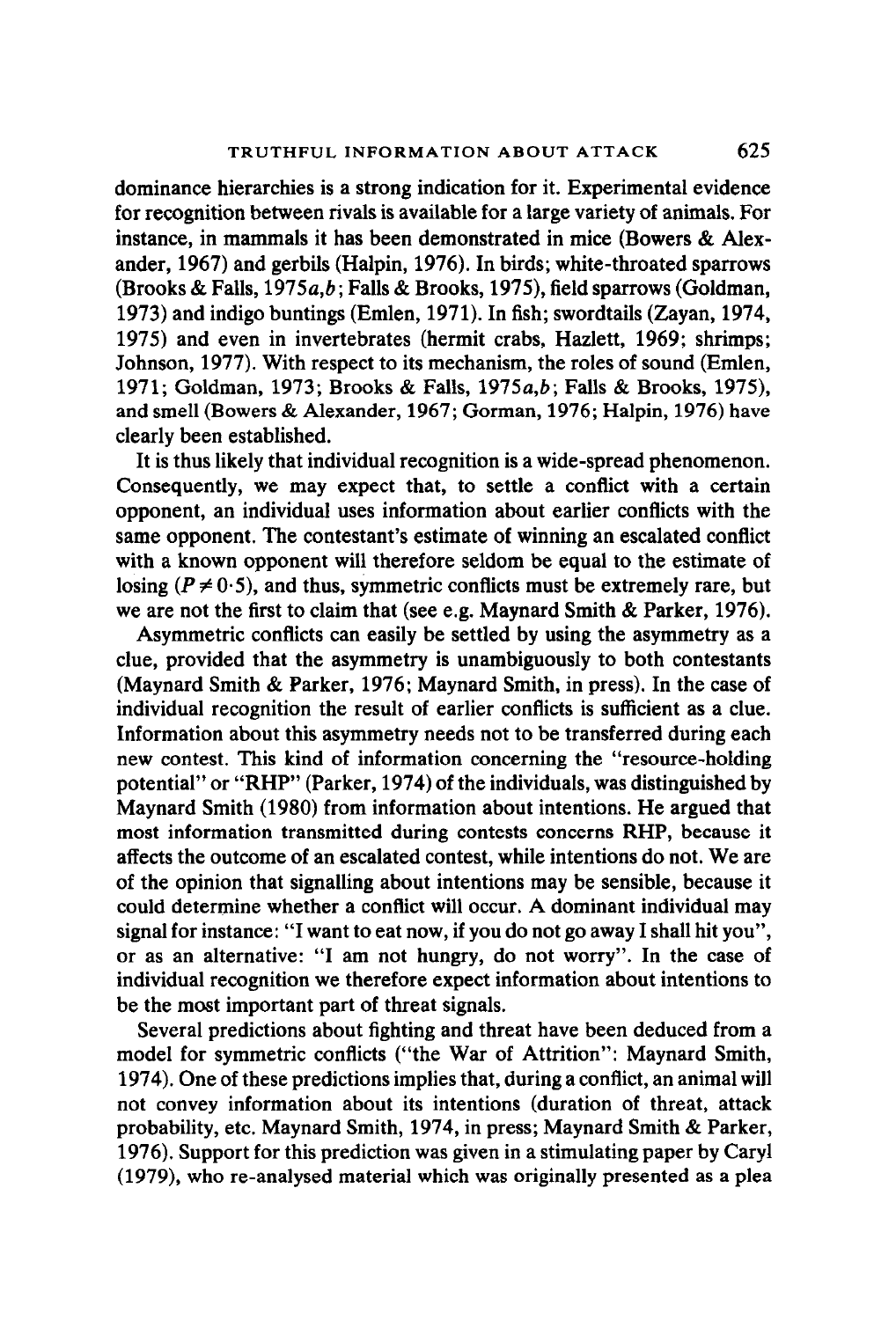for the opposite view (communication about intentions: Stokes, 1962a,  $b$ ; Dunham, 1966; Andersson, 1976). This prediction is neither compatible with our expectation for a situation with individual recognition, nor with the traditional view of ethologists, who assumed that threat displays are designed for communication about intentions (e.g. Moynihan, 1955; Cullen, 1966; Smith, 1977). Some comments on Caryl's conclusions will be published elsewhere (van Rhijn, 1980).

## 2. The Rules of our Simulation

In order to support the verbal arguments for the importance of individual recognition in the settlement of conflicts, we decided to simulate conflicts in a group of a limited number of individuals with unequal fighting abilities. In addition we expected that by means of these simulations we would obtain a better insight into the conditions under which conflicts could be settled in the proposed way. To make our simulations comparable to earlier work, we used about the same principles as Maynard Smith & Price (1973). We also assumed that an animal could use two categories of conflict-tactics: conventional tactics  $(C)$  or threat, and dangerous tactics  $(D)$  or fighting. We also considered a conflict between two individuals to consist of a series of alternate "moves" of threat  $(C)$ , fighting  $(D)$ , or retreat  $(R)$ . We considered four different stategies:

(1) "Retaliator" (used as a control condition). Plays  $C$  if initiating the contest. Plays C if opponent plays C, but plays R if the conflict has lasted a pre-assigned number of moves. If opponent plays D, retaliates by playing  $D$ , but plays  $R$  if injured during the fight.

(2) "Threat-right". Plays  $C$  if making its first move against a submissive or unknown conspecific. In the following moves plays  $D$  if submissive or unknown opponent plays  $C$  or  $D$ , but plays  $R$  if injured. Never takes an initiative against a dominant individual. If dominant plays  $C$  or  $D$ , play  $R$ .

(3) "Attack-right". Plays D if making its first move against a submissive or unknown conspecific. In the following moves plays  $D$  if submissive or unknown opponent plays  $C$  or  $D$ , but plays  $R$  if injured. Never takes an initiative against a dominant individual. If dominant initiates with  $C$  or  $D$ , plays R.

(4) "Threat-dominance". Plays  $C$  if making its first move against a submissive or unknown conspecific. In the following moves plays  $D$  if submissive or unknown opponent plays C or D, but plays R if injured. Takes no initiatives in most encounters with dominant individuals: if dominant initiates with C or D, plays R. With a low probability, however, plays against dominants as if they were submissive or unknown conspecifics.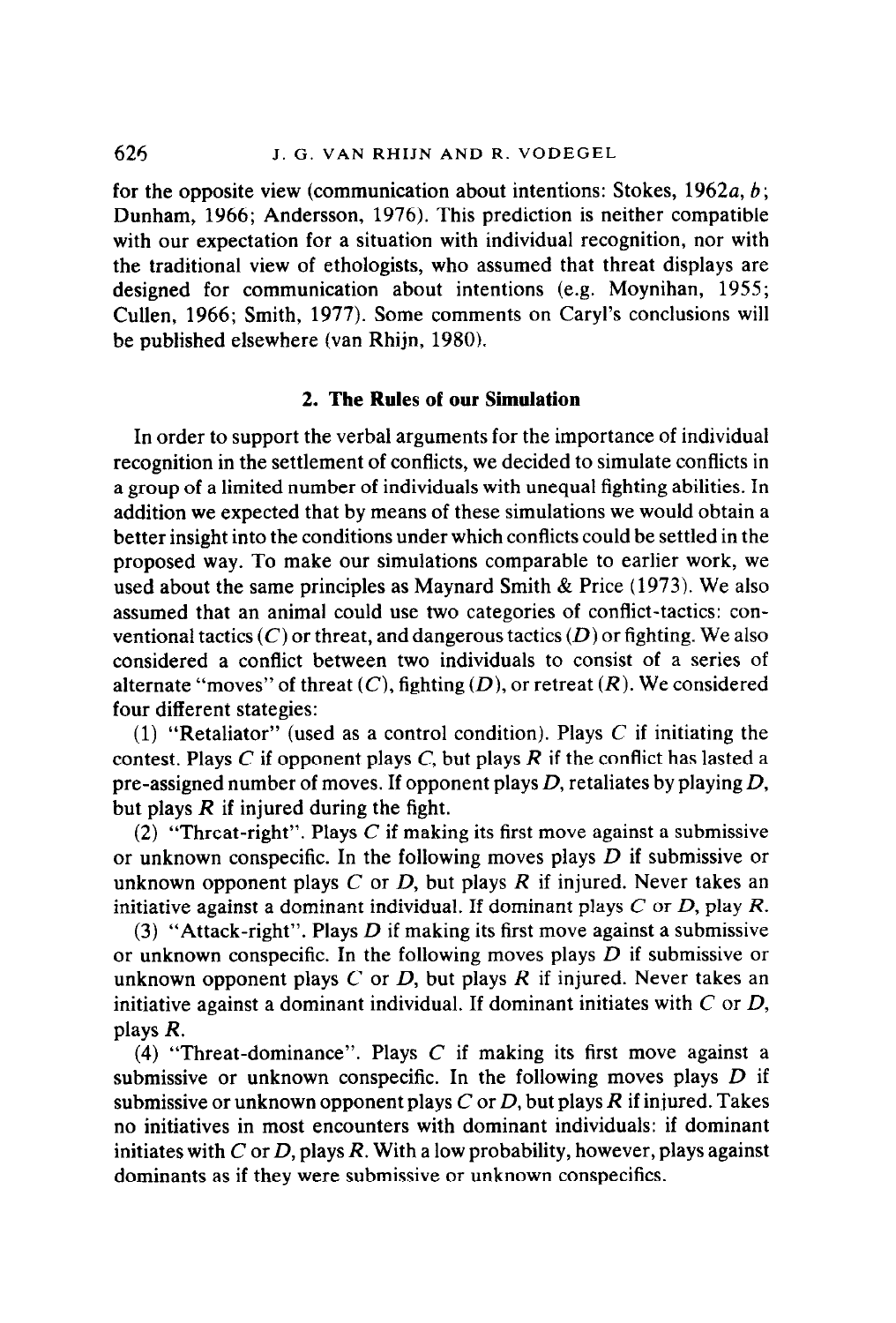Our control strategy (1) represents Maynard Smith & Price's (1973) "Retaliator" strategy. The pre-assigned number of moves was determined by means of formula (4) of "the War of Attrition" model (Maynard Smith, 1974, p. 214). Consequently it is an example of an Evolutionary Stable Strategy for symmetric conflicts. Individual recognition is irrelevant for this strategy. The other three strategies (2, 3 and 4) strongly depend on individual recognition: they are representations of dominance hierarchies of the peck-right or peck-dominance type (Schjelderup-Ebbe, 1935). The "Threat-right" (2) is characterized by a one-way traffic of initiatives from dominant towards submissive, starting with a warning  $(C)$ , and escalating into a real fight  $(D)$  if that warning is ignored by the opponent. The "Attack-right"  $(3)$  can be distinguished from strategy  $(2)$  by the lack of a warning. Finally, in the "Threat-dominance" strategy (4) the one-way traffic of strategy (2) sometimes becomes bidirectional.

All our simulations were based on interactions in a group of ten individuals with different "fighting abilities". To these individuals we awarded strengths of respectively: 47,52,55,57,59,61,63,65,68 and 73, corresponding with a normal distribution with a mean of  $60$  and a s.d. of  $7.75$ . All possible types of encounters between two strategies were considered. Taking account of initiative and combination of individuals, we got 90 different types of encounters if both contestants adopted the same strategy, and 180 if they accepted different strategies. In the cases that a submissive animal took no (or a restricted number of) initiatives against a dominant (strategies 2,3 and 4) the dominant could take over the initiative.

The pay-offs we used were largely similar to those used by Maynard Smith & Price (1973). For winning we used a pay-off  $= +60$ , for receiving serious injury  $= -100$ , and for each single C-play  $= -1$ . The pay-off for each single D-play was varied to study the conditions under which the "Attack-right" strategy was successful. The probability of receiving serious injury was also varied in different simulations. Finally, the probability that "Threatdominance" (4) plays against dominants as if they were submissive or unknown conspecifics was set =  $0.10$ .

#### 3. Perfect Knowledge about Strengths

In our first series of simulations we assumed that individuals adopting strategies (2), (3) or (4) had a perfect knowledge about the strengths of all individuals in the group. In this series the term "dominant" is equivalent to stronger, and the term "submissive" to weaker. The term "unknown" is not relevant for this series.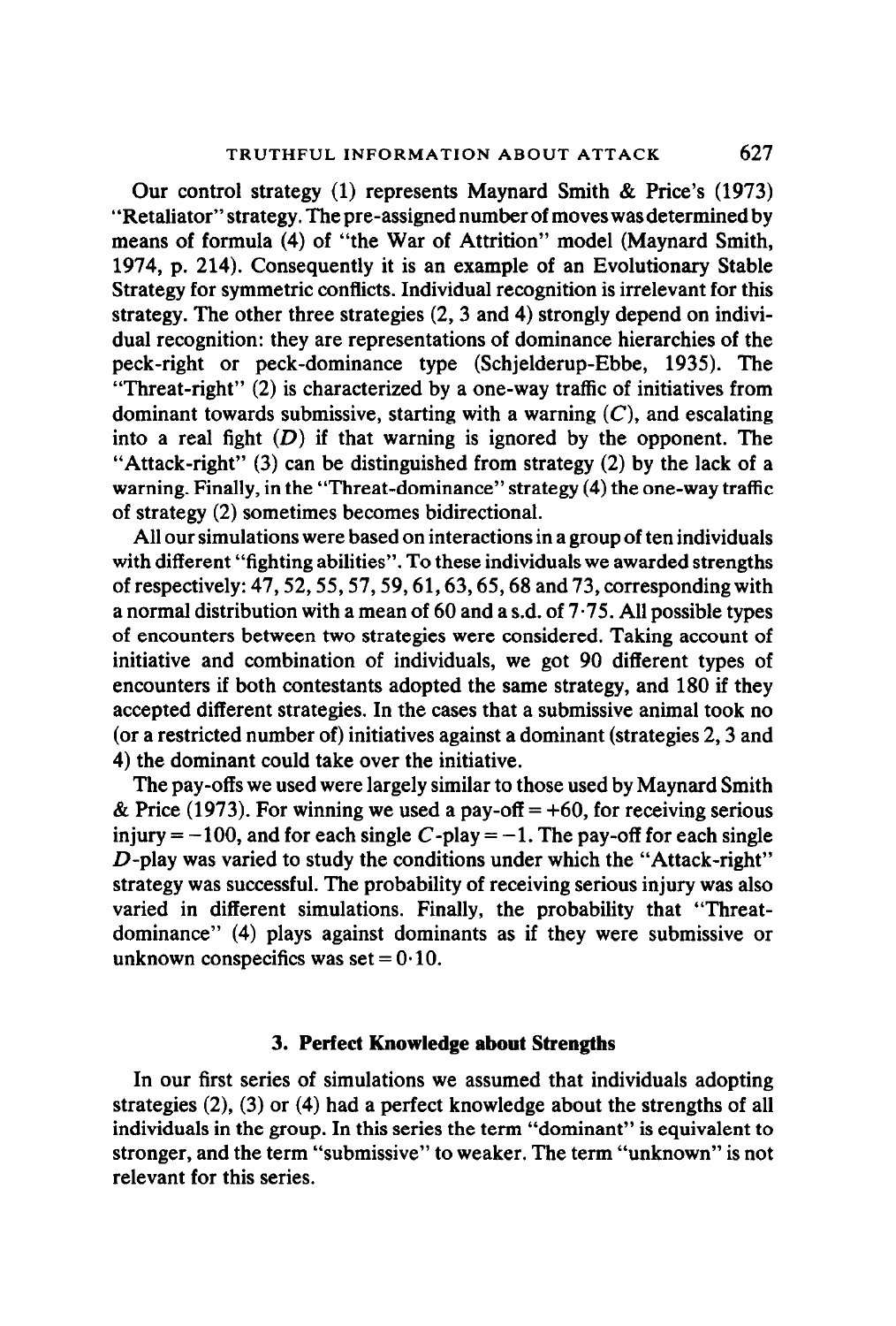The suppositions for the first simulation were very simple. We used a pay-off for each single  $D$ -play = -5. With this figure we wanted to indicate that (independent of the risk of injury) fighting is more expensive than threatening (pay-off for each single C-play  $= -1$ ). We further supposed that the stronger individual never becomes seriously injured and thus always wins the conflict. Finally, we set the probability of serious injury for the

|                  |     | Opponent |       |       |       |  |
|------------------|-----|----------|-------|-------|-------|--|
| Contestant       |     | (1)      | (2)   | (3)   | (4)   |  |
| Retaliator       | (1) | $+4$     | $-33$ | $-29$ | $-35$ |  |
| Threat-right     | (2) | $+15$    | $+30$ | $+21$ | $+28$ |  |
| Attack-right     | (3) | $+20$    | $+28$ | $+16$ | $+27$ |  |
| Threat-dominance | (4) | $+9$     | $+25$ | $+15$ | $+24$ |  |

| TABLE 1             |  |  |
|---------------------|--|--|
| $A$ varage pay-offe |  |  |

Perfect knowledge about strengths; D-play = -5;  $P(\text{injury}/\text{play}) = 0.00$ (stronger), and  $= 0.20$  (weaker).

weaker individual per D-play received =  $0.20$ . The average pay-off ( $n = 180$ ) for each figure) to each contestant is given in Table 1. It turns out that, for each opponent, strategy (1) is least successful, and strategy (2) most successful (except in confrontations with strategy  $(1)$ , strategy  $(3)$  seems to be most successful).

It may be questioned whether the supposition that the stronger always wins and never becomes injured is very realistic. We therefore also considered another extreme, namely that for an individual the probability of winning an escalated conflict equals the ratio between its own strength and the sum of the strengths of itself and its opponent, or in a formula:

 $P(\text{winning}) = S(\text{own})/[S(\text{own})+S(\text{opp})]$ .

The probability of becoming seriously injured (loosing) is given by:

$$
P(\text{injury}) = 1 - S(\text{own})/[S(\text{own}) + S(\text{opp})]
$$

$$
= S(\text{opp})/[S(\text{own}) + S(\text{opp})].
$$

To make the results of this simulation comparable to the previous one, the mean number of serious injuries per pair of  $D$ -plays (one  $D$  of the one individual and one D of its opponent) was set =  $0.20$ . Consequently:

$$
P(\text{injury}/\text{play}) = S(\text{opp})/5[S(\text{own}) + S(\text{opp})].
$$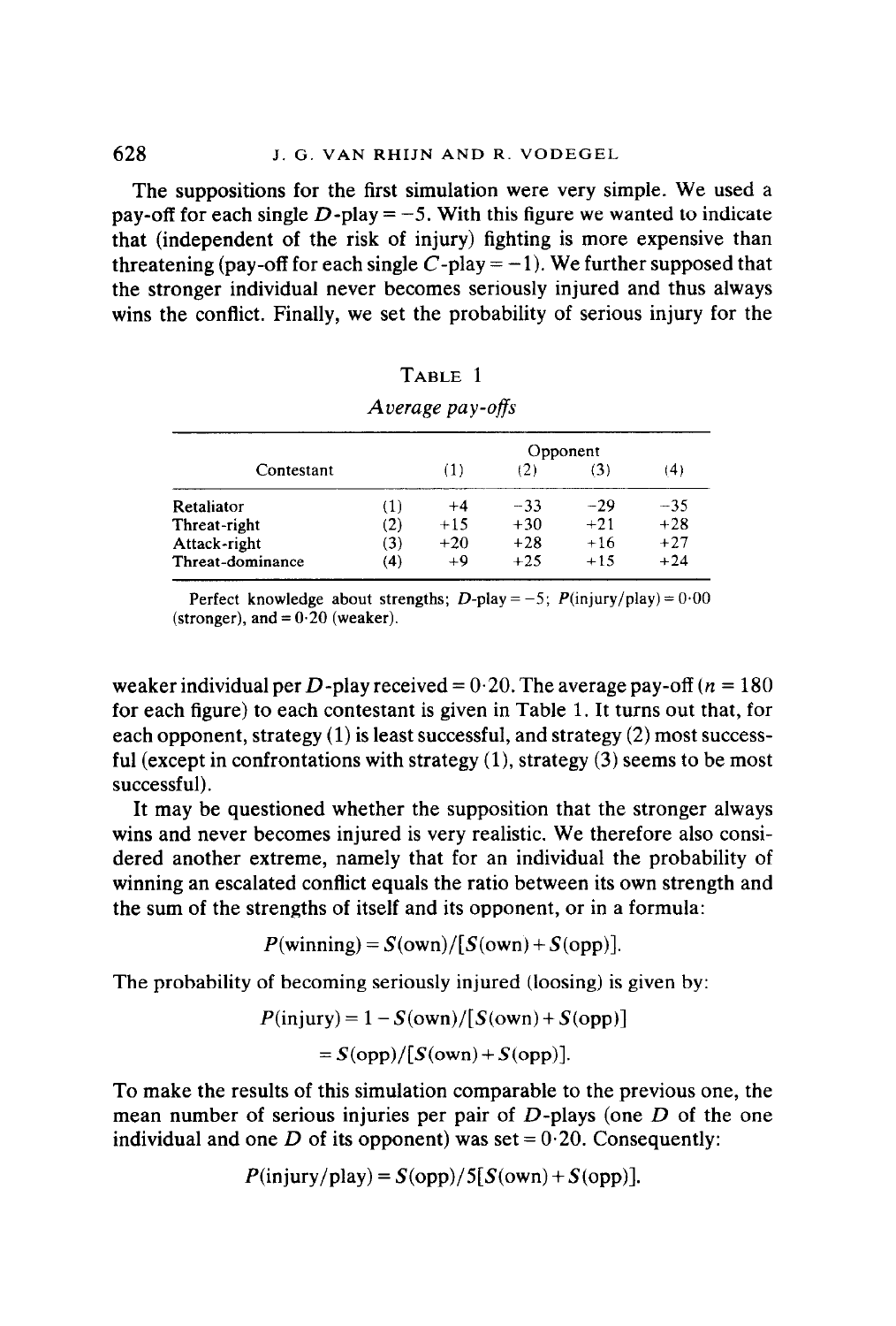The pay-offs ( $n = 180$  for each figure) are given in Table 2. It turns out that in conflicts with opponents adopting strategy  $(2)$ ,  $(3)$  or  $(4)$  (columns) strategy (1) is still least successful, and strategy (2) most successful. In conflicts with opponents adopting strategy  $(1)$ , however, strategy  $(1)$  is most successful, and strategy (2) the least.

With a mean number of  $0.20$  serious injuries per pair of  $D$ -plays, the average pay-offs are strongly influenced by the cost of  $D$ -plays. Escalated

|                  |     | Opponent |       |       |       |
|------------------|-----|----------|-------|-------|-------|
| Contestant       |     | (1)      | (2)   | (3)   | (4)   |
| Retaliator       | (1) | $+2$     | $+2$  | $-1$  | -6    |
| Threat-right     | (2) | $-21$    | $+30$ | $+25$ | $+25$ |
| Attack-right     | (3) | $-15$    | $+28$ | $+22$ | $+21$ |
| Threat-dominance | (4) | $-12$    | $+27$ | $+21$ | $+20$ |

| TABLE 2          |  |
|------------------|--|
| Average pay-offs |  |

Perfect knowledge about strengths;  $D$ -play = -5;  $P(\text{iniurv/play}) =$  $S(op)/5[S(own) + S(op)]$ .

conflicts last on an average five pairs of  $D$ -plays, which is equivalent to a contribution of  $-25$  to the pay-offs to each of the two contestants. We therefore investigated what happened when the mean number of serious injuries per pair of  $D$ -plays was set to a considerably higher value, namely 1.00. In that case escalated conflicts last on an average only one pair of D-plays, which is equivalent to a contribution of  $-5$  to the pay-offs to each of the two contestants. An example is shown in Table 3 ( $n = 180$  for each figure). Apart from the mean number of  $1.00$  serious injuries per pair of  $D$ -plays, all parameters for this simulation were equal to those underlying Table 2. It appears that (on the whole) strategy (2) is again most successful, and strategy (1) least. Further, in conflicts with opponents adopting strategy  $(1)$ , the pay-offs to strategies  $(2)$ ,  $(3)$  and  $(4)$  become considerably higher than in Table 2. This is certainly due to the low number of  $D$ -plays in escalated conflicts. Finally, in conflicts with opponents adopting strategy (3) the pay-offs to all strategies  $\lceil \csc{c} \rceil$  (1)] become considerably lower than in Table 2. This last phenomenon is due to the fact that a submissive is unable to retreat before a dominant adopting strategy  $(3)$  performs its first  $D$ -play. Consequently the risk of injury is rather high if (3) is the opponent strategy. All peculiarities of Table 3 were also found in other simulations with a mean number of  $1.00$  serious injuries per pair of  $D$ -plays.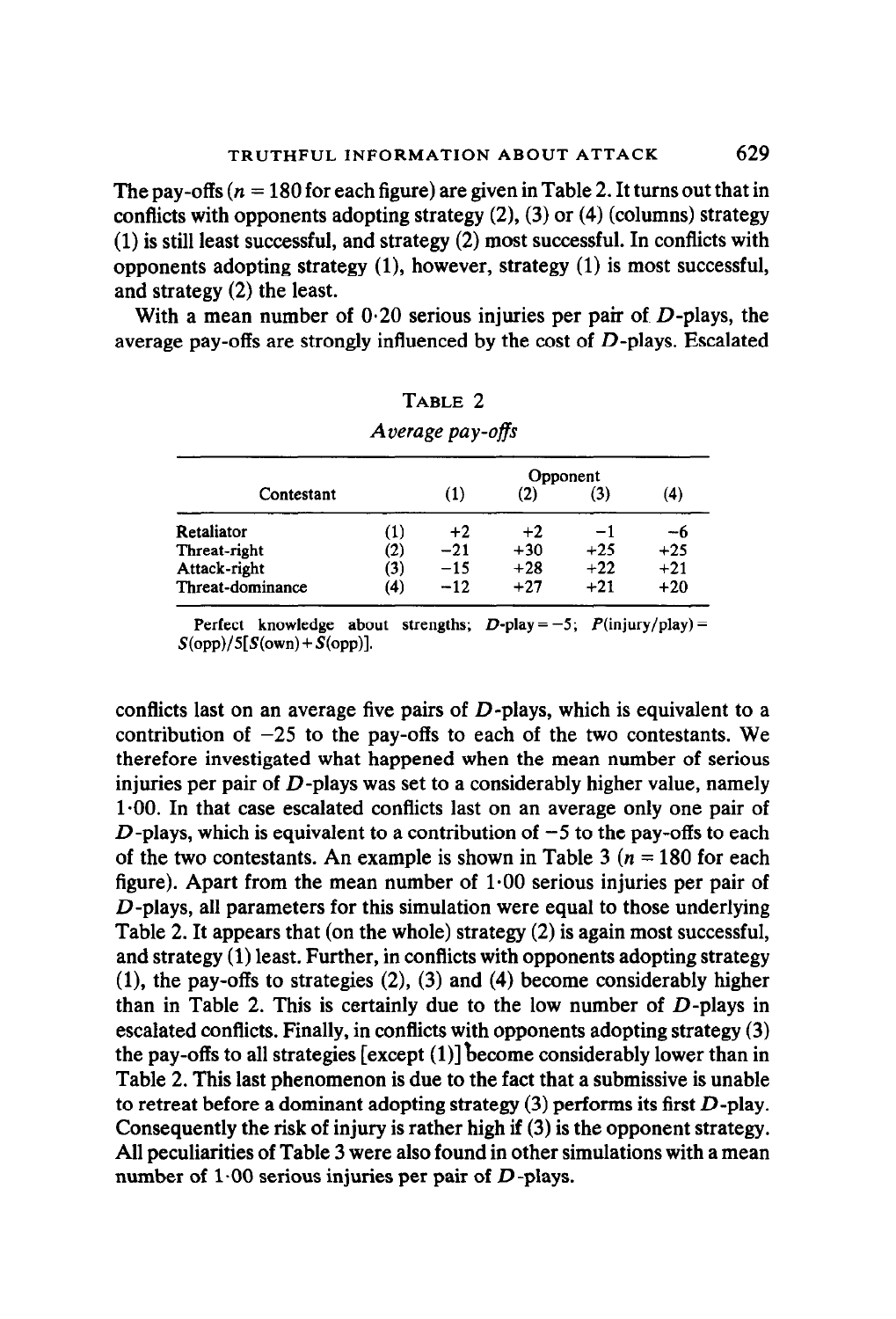#### TABLE 3

|                  |     | Opponent |       |      |       |  |
|------------------|-----|----------|-------|------|-------|--|
| Contestant       |     | (1)      |       | (3)  | (4)   |  |
| Retaliator       | (1) | $+2$     | $-2$  | $+3$ | $-7$  |  |
| Threat-right     | (2) | $+8$     | $+30$ | $+3$ | $+26$ |  |
| Attack-right     | (3) | $+2$     | $+28$ | $-4$ | $+26$ |  |
| Threat-dominance | (4) | $+6$     | $+27$ | $+3$ | $+24$ |  |

#### Average pay-offs

Perfect knowledge about strengths;  $D$ -play = -5;  $P$ (injury/play) =  $S(opp)/[S(own) + S(opp)].$ 

In most cases the success of the "Attack-right" strategy (3) is somewhat lower than the "Threat-right" strategy (2). This difference is closely bound up with the high cost of a  $D$ -play  $(-5)$ ; the first move of the "Attack-right" strategy) compared with the cost of a  $C$ -play  $(-1)$ ; the first move of the "Threat-right" strategy). One may wonder whether the cost of a  $D$ -play is the main cause of the lower success of the "Attack-right" strategy. To answer this question, we simulated conflicts where for each single  $D$ -play the pay-off was set to  $=-1$  (equal to the pay-off for each single C-play). An

|--|--|

|                  |     | Opponent |       |       |       |  |
|------------------|-----|----------|-------|-------|-------|--|
| Contestant       |     | (1)      | 12)   | (3)   | (4)   |  |
| Retaliator       | (1) | $+2$     | $+12$ | $+9$  | $+3$  |  |
| Threat-right     | (2) | -9       | $+30$ | $+25$ | $+26$ |  |
| Attack-right     | (3) | -- 4     | $+30$ | $+24$ | $+24$ |  |
| Threat-dominance | (4) | $-2$     | $+28$ | $+23$ | $+22$ |  |

Average pay-offs

Perfect knowledge about strengths:  $D$ -play=-1;  $P(\text{injury}/\text{play}) =$  $S(opp)/5[S(own) + S(opp)].$ 

example is given in Table 4 ( $n = 180$  for each figure). Apart from the pay-off for a  $D$ -play  $=-1$ , this simulation is equivalent to that underlying Table 2. It turns out that both strategies  $[(2)$  and  $(3)]$  are almost equally successful. This conclusion was also attained in other simulations with a pay-off for a  $D$ -play  $= -1$ . Consequently, it seems that the differences in success between the "Threat-right" and "Attack-right" strategy are mainly due to differences in pay-offs for  $D$ -plays and  $C$ -plays.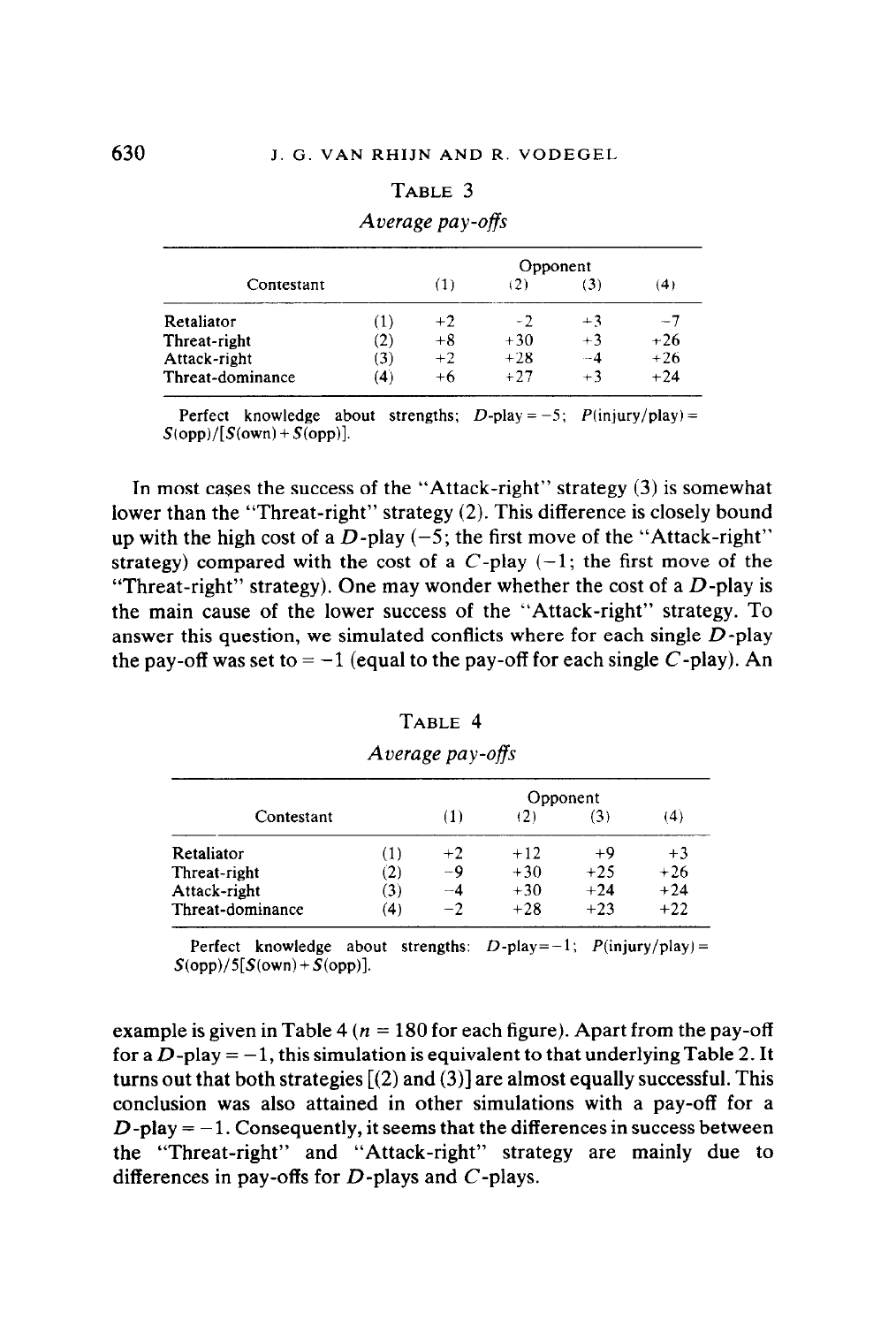Examining the results of these different simulations, one might become curious to the extent by which dominant and submissive individuals profit by the different strategies. We therefore separately analysed the pay-offs for the dominant and submissive individuals in each conflict. An example is given in Table 5 ( $n = 90$  for each figure). This example is based on the same

|                  |                     | Dominant opponent |       |       |       |
|------------------|---------------------|-------------------|-------|-------|-------|
| Contestant       |                     | (1)               | (2)   | (3)   | (4)   |
| Submissive       |                     |                   |       |       |       |
| Retaliator       | (1)                 |                   | -56   | -60   | -53   |
| Threat-right     | (2)                 | Ω                 | 0     | -9    | 0     |
| Attack-right     | (3)                 | $+1$              | 0     | $-11$ | 0     |
| Threat-dominance | (4)                 | $+2$              | -5    | $-16$ | -8    |
|                  |                     |                   |       |       |       |
|                  | Submissive opponent |                   |       |       |       |
| Contestant       |                     | (1)               | (2)   | (3)   | (4)   |
| Dominant         |                     |                   |       |       |       |
| Retaliator       | (1)                 | $+6$              | $+59$ | $+58$ | $+40$ |
| Threat-right     | (2)                 | $-41$             | $+59$ | $+59$ | $+50$ |
| Attack-right     | (3)                 | $-32$             | $+55$ | $+55$ | $+41$ |
| Threat-dominance | $\left( 4\right)$   | $-26$             | $+59$ | $+59$ | $+48$ |
|                  |                     |                   |       |       |       |

TABLE 5 Average pay-offs to dominant and submissive individuals

Perfect knowledge about strengths;  $D$ -play=-5;  $P(\text{injury}/\text{play}) =$  $S(op)/5[S(own) + S(op)]$ .

simulations as Table 2. It turns out that for submissive individuals the "Retaliator" strategy (1) is very, and the "Threat-dominance" strategy (4) somewhat disadvantageous if the opponent adopts strategy (2), (3) or (4). For dominant individuals the "Attack-right" strategy (3) is disadvantageous (because of the cost of a  $D$ -play) if the opponent adopts strategy (2), (3) or (4). In other simulations the same conclusions could be drawn.

#### 4. Leaning Each Other's Strengths

It is seldom possible to determine the strength of an opponent only by looking at that individual. It is therefore plausible that, at least for the first encounter between two individuals, knowledge about each other's strengths is not perfect. In this section we want to consider how the knowledge about the strengths of other individuals can be obtained, and how (for each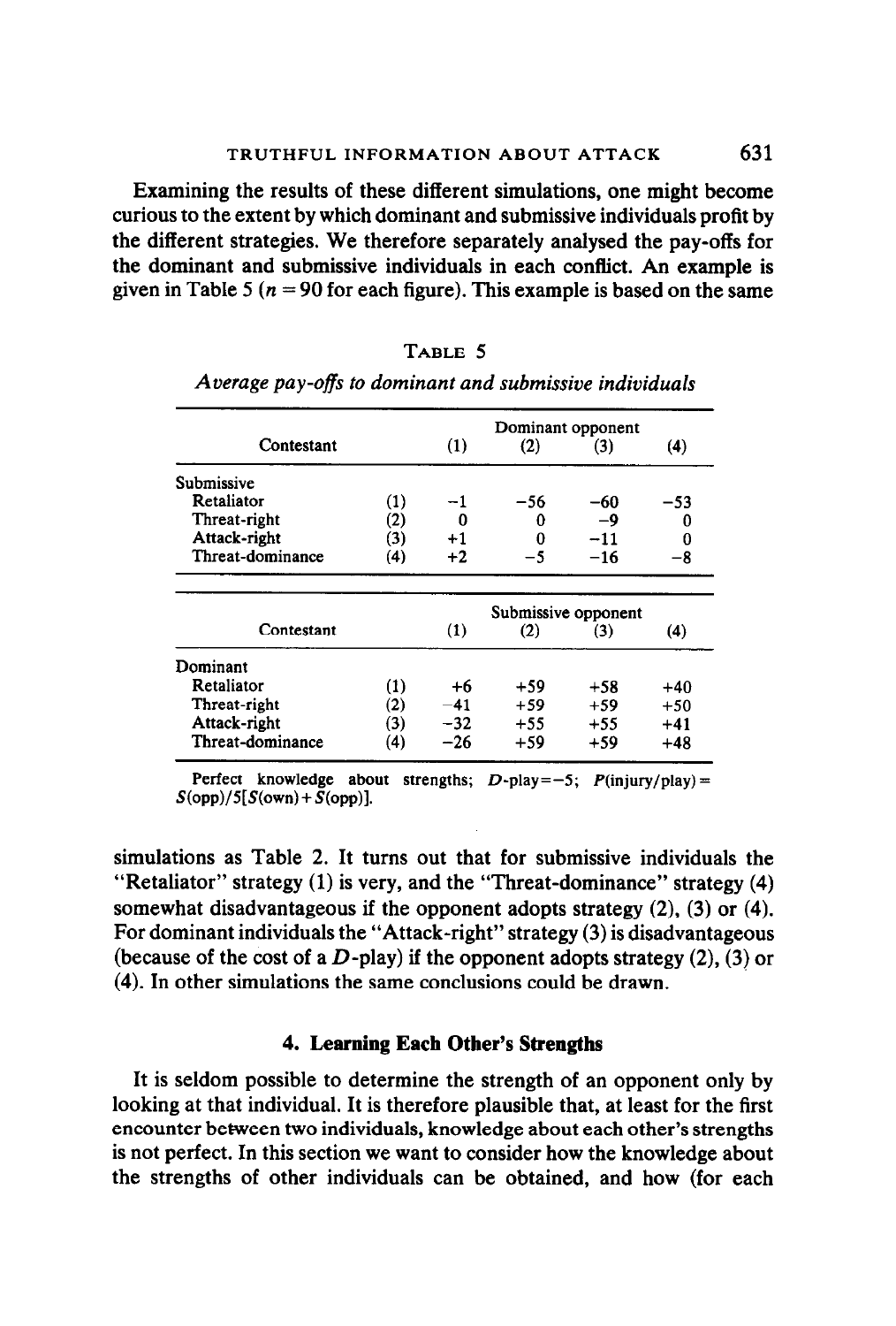combination of strategies) the outcome of conflicts alter during this learning process.

For the first simulation in this series the suppositions were very simple again. The pay-off for each single  $D$ -play was set = -5, as in the simulations underlying Tables 1, 2 and 3. The mean number of serious injuries per pair of D-plays was set =  $0.50$ , which is intermediate to the values of  $0.20$  and  $1.00$ , used in the previous simulations. We further assumed that the stronger individual always wins the conflict, and thus that the probability of serious injury for the weaker individual per D-play received  $= 0.50$ . The dominance between two individuals was supposed to be settled after one escalated fight. It is easy to see that in this particular case (the stronger always wins) perfect knowledge about each other's strengths can be obtained after this single fight. For each pair of individuals we simulated five subsequent encounters (rounds). The average pay-off to each contestant in these five rounds  $(n = 180$  for each round) is given in Fig. 1. It turns out that generally after the first round strategy (1) is least successful, and strategy (2) most successful. This result is not surprising, since (after this first round) the simulation is completely analogous to the previous series with perfect knowledge about strengths.



FIG. 1. Average pay-offs per round.  $P(\text{injury/play}) = 0.00$  (stronger), and = 0.50 (weaker); dominance settlement based on the outcome of the first escalated conflict.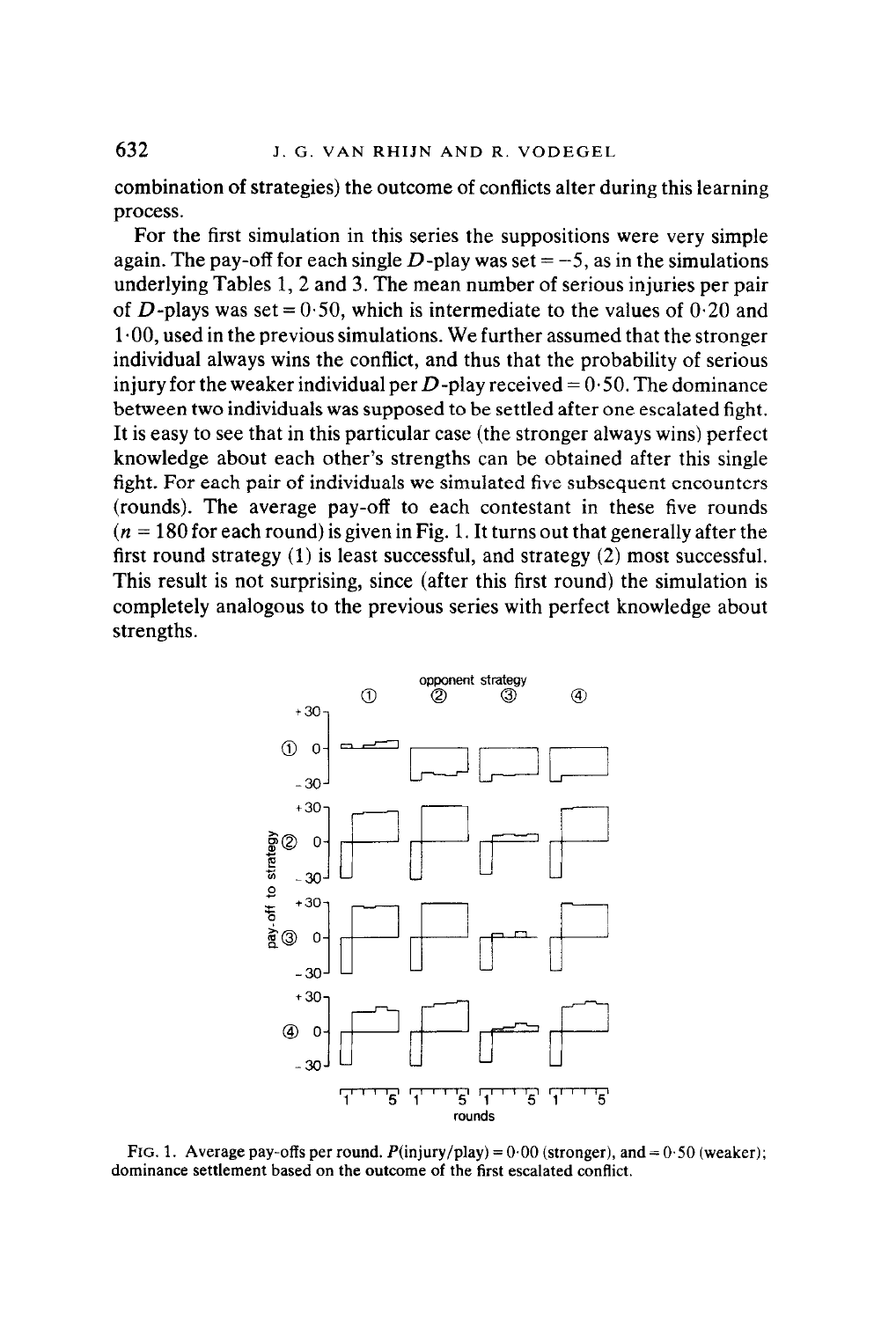One might question what happens when perfect knowledge cannot be acquired. For that reason we changed one supposition in the previous simulation: the probability of winning an escalated conflict was set to:

$$
P(\text{winning}) = S(\text{own})/[S(\text{own}) + S(\text{opp})],
$$

and thus the probability of serious injury per  $D$ -play received to:

$$
P(\text{injury}/\text{play}) = S(\text{opp})/2[S(\text{own}) + S(\text{opp})].
$$

The dominance between two individuals was settled after one escalated conflict. The outcomes of subsequent escalated conflicts did not alter this dominance relation. The results are shown in Fig. 2. It appears that in conflicts with opponents adopting strategy  $(2)$ ,  $(3)$  or  $(4)$ , strategy  $(1)$  is still least successful (although some improvement can be observed in comparison to Fig. 1), but strategy  $(2)$  is no longer the most successful? it is surpassed by strategy  $(3)$ . It conflicts with strategy  $(1)$  as an opponent, strategy (1) is most successful.

In Figs 1 and 2 the average pay-offs remain almost constant after the first round. This is due to the fact that a dominance relation is settled for ever



FIG. 2. Average pay-offs per round.  $P(\text{injury/play}) = S(\text{opp})/2[S(\text{own}) + S(\text{opp})];$ dominance settlement based on the outcome of the first escalated conflict.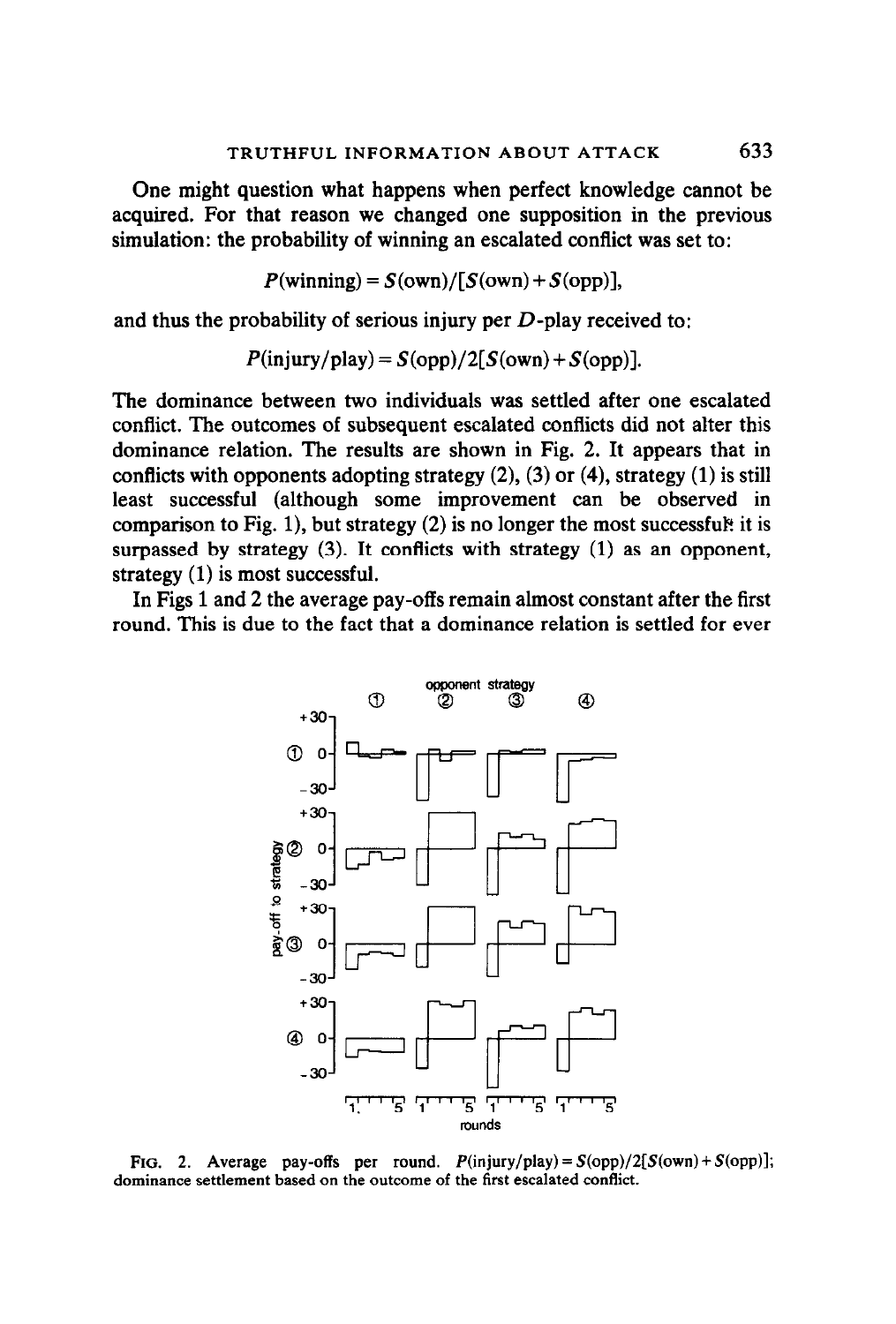during the first escalated conflict, which normally occurs in the first round. We also studied the effect of variable dominance relations. This was done by changing one supposition in the previous simulation, namely the one concerning the settlement of dominance relations. We analysed three possibilities:

- (a) the dominance is determined by the outcome of the last escalated conflict (Fig. 3),
- (b) the dominance is settled if one of the contestants won at least one more escalated conflicts in encounters of that pair, than the other contestant (Fig. 4), and
- (c) the dominance is settled if one of the contestants won at least three more escalated conflicts in encounters of that pair, than the other contestant (Fig. 5).

In Figs 3 and 4 we simulated five subsequent rounds again for each pair of individuals ( $n = 180$  for each round or column). In Fig. 5, 25 subsequent rounds were simulated; averages were determined for each group of five rounds ( $n = 900$  for each group or column). In Figs 3 and 4 a gradual increase of the success of strategy  $(1)$  can be observed. In Fig. 3 strategy  $(1)$ 



FIG. 3. Average pay-offs per round.  $P(\text{injury/play}) = S(\text{opp})/2[S(\text{own}) + S(\text{opp})];$ dominance settlement based on the outcome of the last escalated conflict.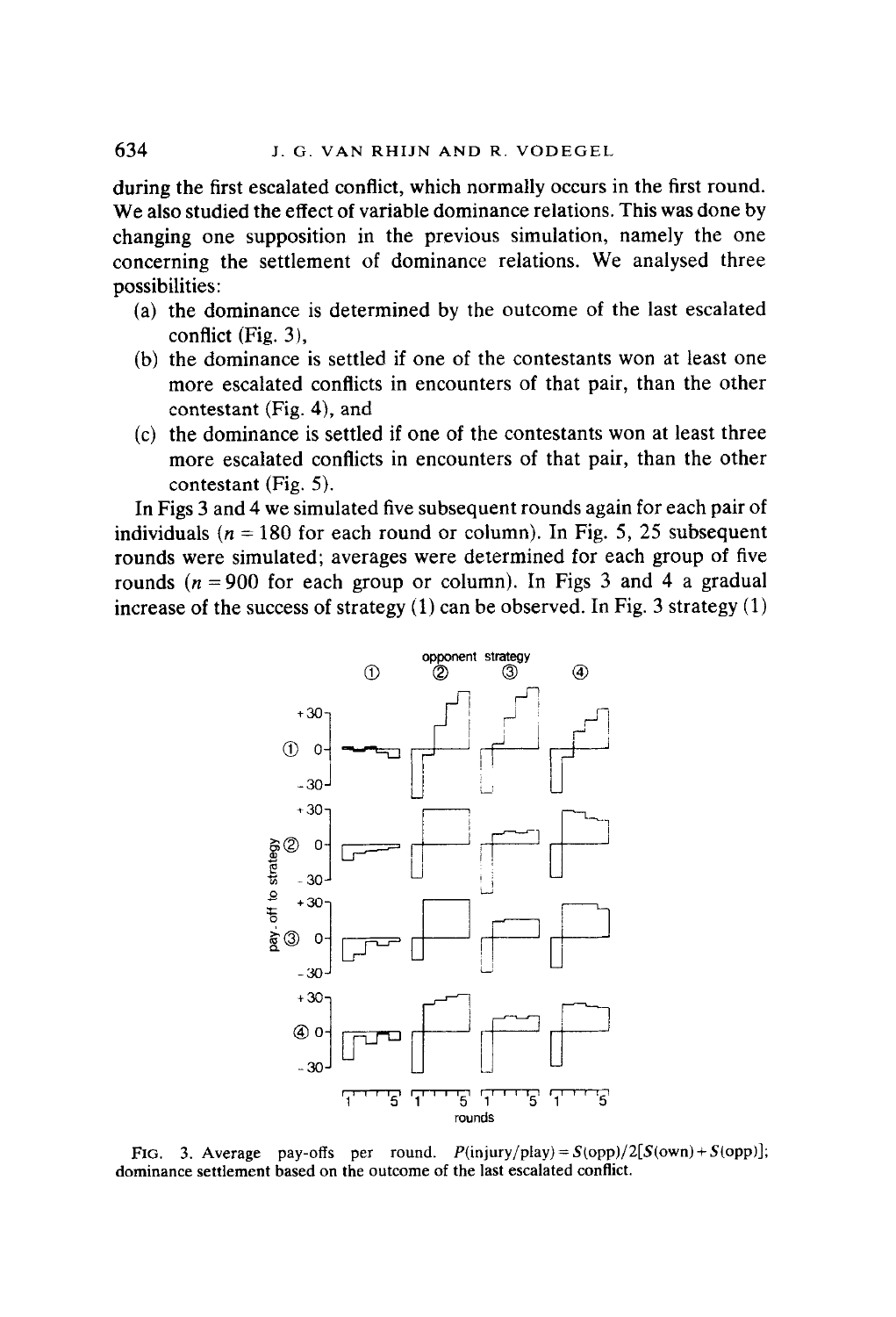

FIG. 4. Average pay-offs per round.  $P(\text{injury}/\text{play}) = S(\text{opp})/2[S(\text{own}) + S(\text{opp})]$ ; dominance is settled in a pair if one of the contestants won at least one more escalated conflict than the other contestant.

even becomes the most successful strategy. In Fig. 5 the success of all strategies increase. In Figs 4 and 5 strategy (3) is most successful, at least in conflicts with opponents adopting strategy (2), (3) or (4). In conflicts with strategy (1) as an opponent, strategy (1) remains most successful.

The strong increase of the success of strategy (1) in Fig. 3, and to a smaller extent in Fig. 4, is due to the fact that strategy (1) retaliates against dominant individuals adopting strategy (2), (3) or (4). Escalation occurs and the dominant is not necessarily the winner. Consequently a change in the dominance relation may occur in favour of strategy (1). A change in the opposite direction will never occur with respect to strategies (2) and (3), and seldom with respect to strategy (4) (escalates with a low probability in conflicts with dominants). Thus, the animal using strategy (1) gradually rises in the dominance hierarchy, and reaches a much higher position than can be expected on the basis of strength. The same phenomenon (but less strongly) can be observed by strategy (4).

We were surprised by the low success of strategy (2) in the simulations underlying Figs 2, 3, 4 and 5. In confrontations with strategies  $(2)$ ,  $(3)$  and (4), strategy (2) appeared to be less successful than strategy (3). In other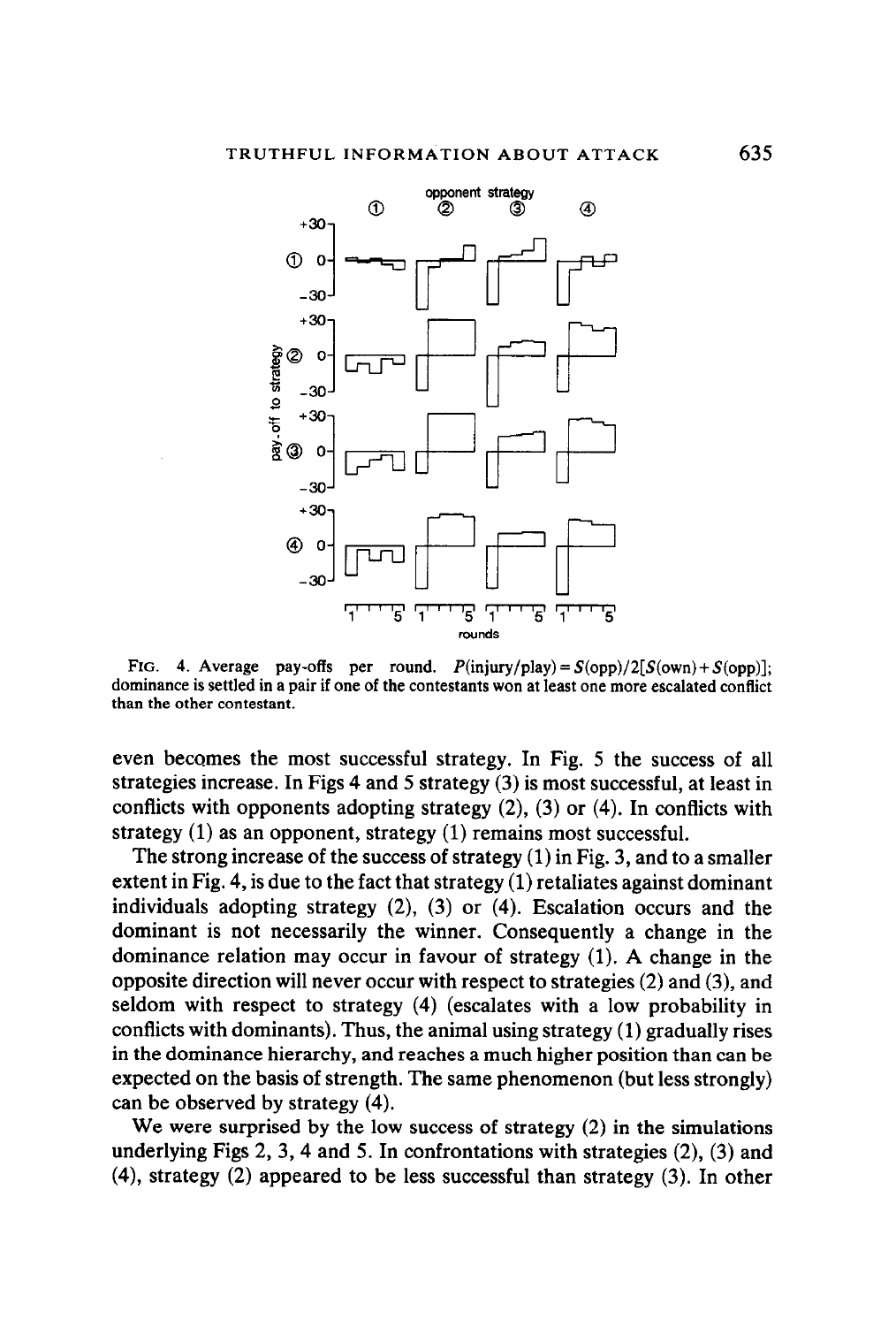

FIG. 5. Average pay-offs per five rounds.  $P(\text{injury}/\text{play}) = S(\text{opp})/2[S(\text{own}) + S(\text{opp})]$ ; dominance is settled in a pair if one of the contestants won at least three more escalated conflicts than the other contestant. Note the deviating scale on the  $x$ -coordinate.

words, "being honest about intentions" is not an Evolutionary Stable Strategy under the given assumptions. One may wonder why. We are of the opinion that the high mean number of serious injuries per pair of D-plays  $(0.50)$  is the most important factor causing the success of strategy (3). The "Attack-right" strategy (3) always initiates escalation, and is thus less likely to receive injury than the opponent strategy. If the number of injuries per pair of D-plays was lower, the advantage of taking the initiative for escalation must be smaller. We therefore give an example of one case in which the mean number of serious injuries per pair of  $D$ -plays was set =  $0.10$ . All other suppositions were similar to the simulations underlying Fig. 4. Thus:

$$
P(\text{injury}/\text{play}) = S(\text{opp})/10[S(\text{own}) + S(\text{opp})],
$$
 and

the dominance is settled in a pair of individuals if one of the contestants won at least one more escalated conflict in encounters of that pair, than the other contestant. The results are shown in Fig. 6. It turns out that in confrontations with strategies  $(2)$  and  $(3)$ , strategy  $(2)$  is most successful, as we expected; in confrontations with strategy  $(1)$ , strategy  $(1)$  remains the best.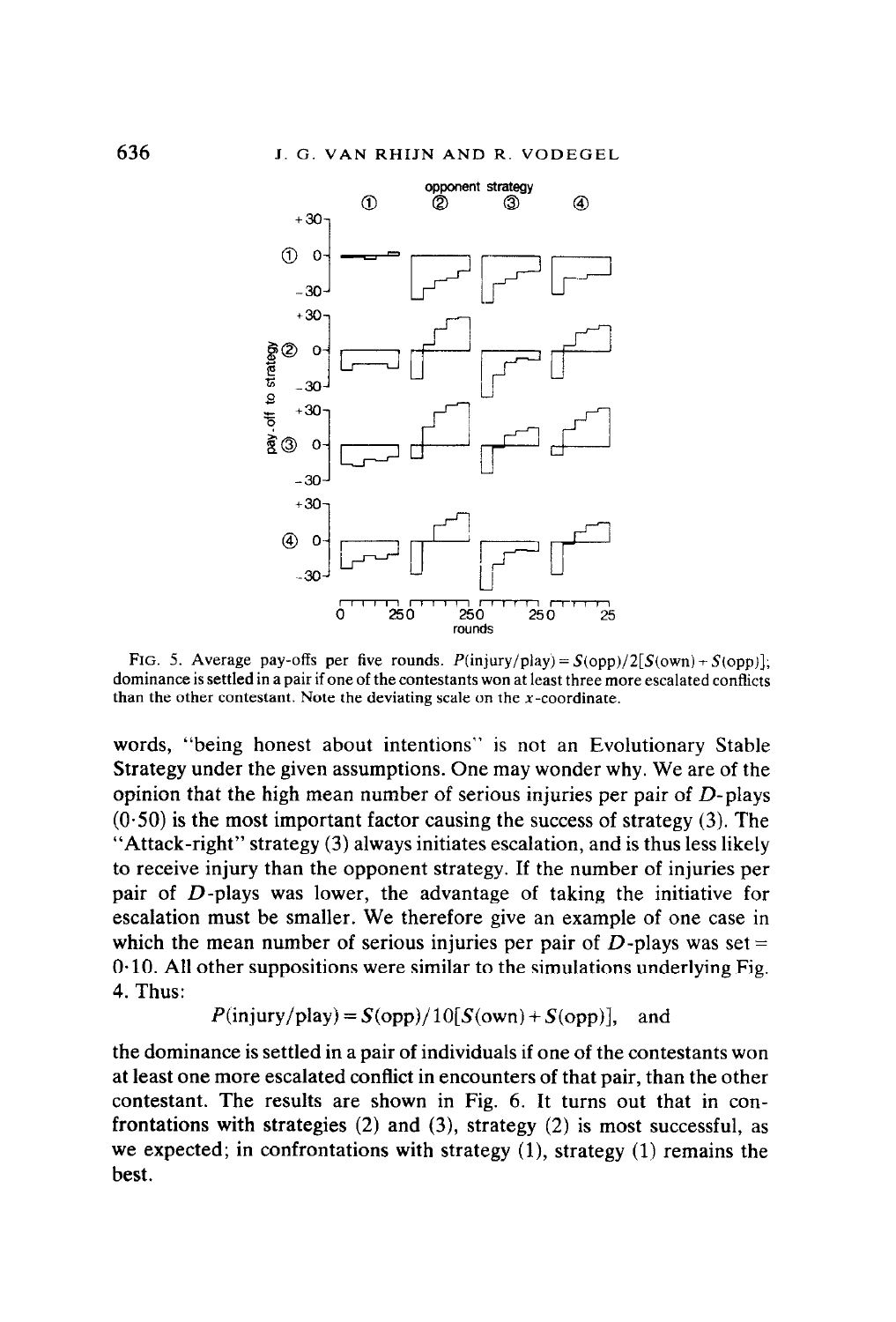

FIG. 6. Average pay-offs per round.  $P(\text{injury}/\text{play}) = S(\text{opp})/10[S(\text{own})+S(\text{opp})]$ ; dominance is settled in a pair if one of the contestants won at least one more escalated conflict than the other contestant. Note the deviating scale on the  $x$ -co-ordinate.

#### 5. Discussion

After reading the previous sections one might still wonder which strategy is most successful if animals are able to recognize each other. Our simulations do not give a simple answer to this question; they only predict how nature should work under certain preassigned conditions. One has to realize that the conditions are chosen by the theoretician and not by nature. Nevertheless we are of the opinion that simulation is a fruitful technique. It helps to formulate the right questions and to perform the right experiments in the study of conflicts between real animals. Further, by changing the conditions in the simulation one can obtain a better insight into the relation between assessment strategy for conflicts and the conditions in real animals. We shall therefore try to evaluate the results of the four strategies used in our simulations.

The average pay-off to the "Retaliator" strategy is low in most contests. In confrontations with strategies  $(2)$ ,  $(3)$  and  $(4)$ , the "Retaliator" strategy is less successful in most cases than the other strategies, except when strategy (1) is strongly favoured by the settlement of dominance (e.g. Fig. 3). In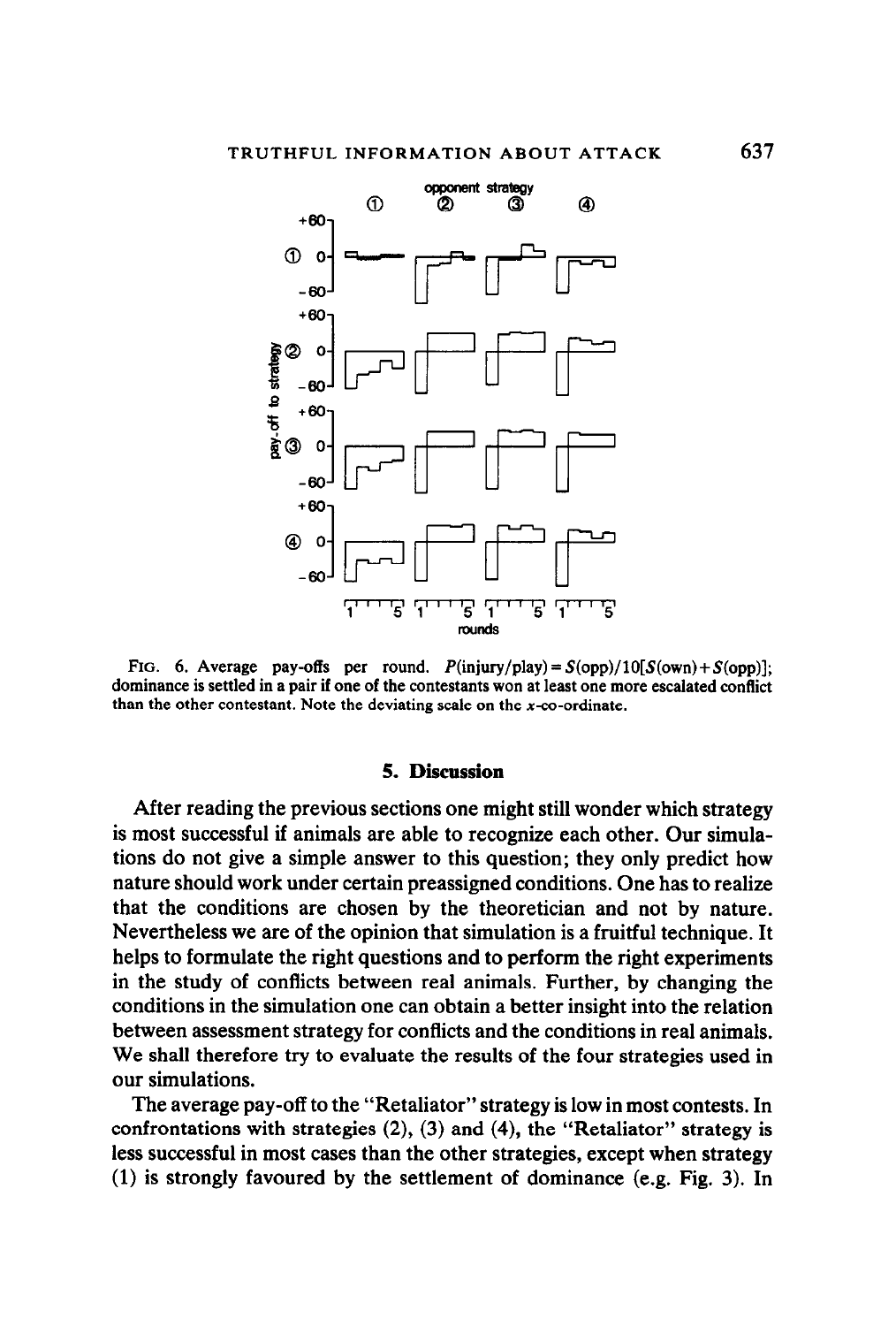confrontations with strategy  $(1)$ , the "Retaliator" strategy seems to be more successful in most cases than the other strategies. This is particularly the case when for the weaker contestant the probability of winning an escalated conflict is not far below  $0.5$ , e.g.

$$
P(\text{winning}) = S(\text{own})/[S(\text{own}) + S(\text{opp})].
$$

When the weaker contestant almost always loses an escalated conflict, the "Retaliator" strategy is less successful than the other strategies if the opponent adopts strategy  $(1)$  (e.g. Fig. 1). It is therefore likely, that, if individual recognition is possible in a population in which all individuals adopt the "Retaliator" strategy, no other strategies will evoive, unless the probability of winning an escalated conflict is very low for the weaker contestant. On the other hand, if a population consists of individuals adopting strategy  $(2)$ ,  $(3)$  or  $(4)$ , it is very unlikely that mutants adopting the "Retaliator" strategy will increase in frequency.

In most situations with perfect knowledge about strengths, the "Threatright" strategy is more successful than the other strategies if the opponent strategy is  $(2)$ ,  $(3)$  or  $(4)$  (Tables 1-4 and Fig. 1). It is easy to see that if the knowledge about dominance (not necessarily based on strength) is perfect, the "Threat-right" strategy is also more successful than the other strategies. In that case the dominance hierarchy is an imperfect indicator of victory in an escalated fight, but the outcome of-for instance-the first escalated conflict between two individuals (Figs 1 and 2) is a perfect indicator of the dominance relation between these individuals. Similar cases have been analysed by Maynard Smith & Parker (1976). They demonstrated that if some kind of cue (in our case: outcome of the first escalated conflict) can be estimated accurately, this cue will be used as a conventional means (threat) of settling conflicts. Only in situations with imperfect knowledge about both strengths and dominance, is strategy (2) not necessarily more successful than the other strategies. For that reason the supposition that unknown conspecifics are treated in the same way as submissive individuals [strategies  $(2)$ ,  $(3)$  and  $(4)$ , seems to be rather unrealistic and needs further research in real animals.

The success of the "Attack-right" strategy in a situation with perfect knowledge about strengths was mainly reduced by the high cost of a D-play in comparison to a  $C$ -play (Table 2 and 4). In the learning situation, however, the "Attack-right" strategy could be very successful if the risk of injury per  $D$ -play received was high (Figs 2-5), because the probability of winning was high for the initiator of escalation. Thus, individuals adopting strategy  $(3)$  are able to reach high positions in the dominance hierarchy. The advantage of strategy (3) in learning situations disappears when the risk of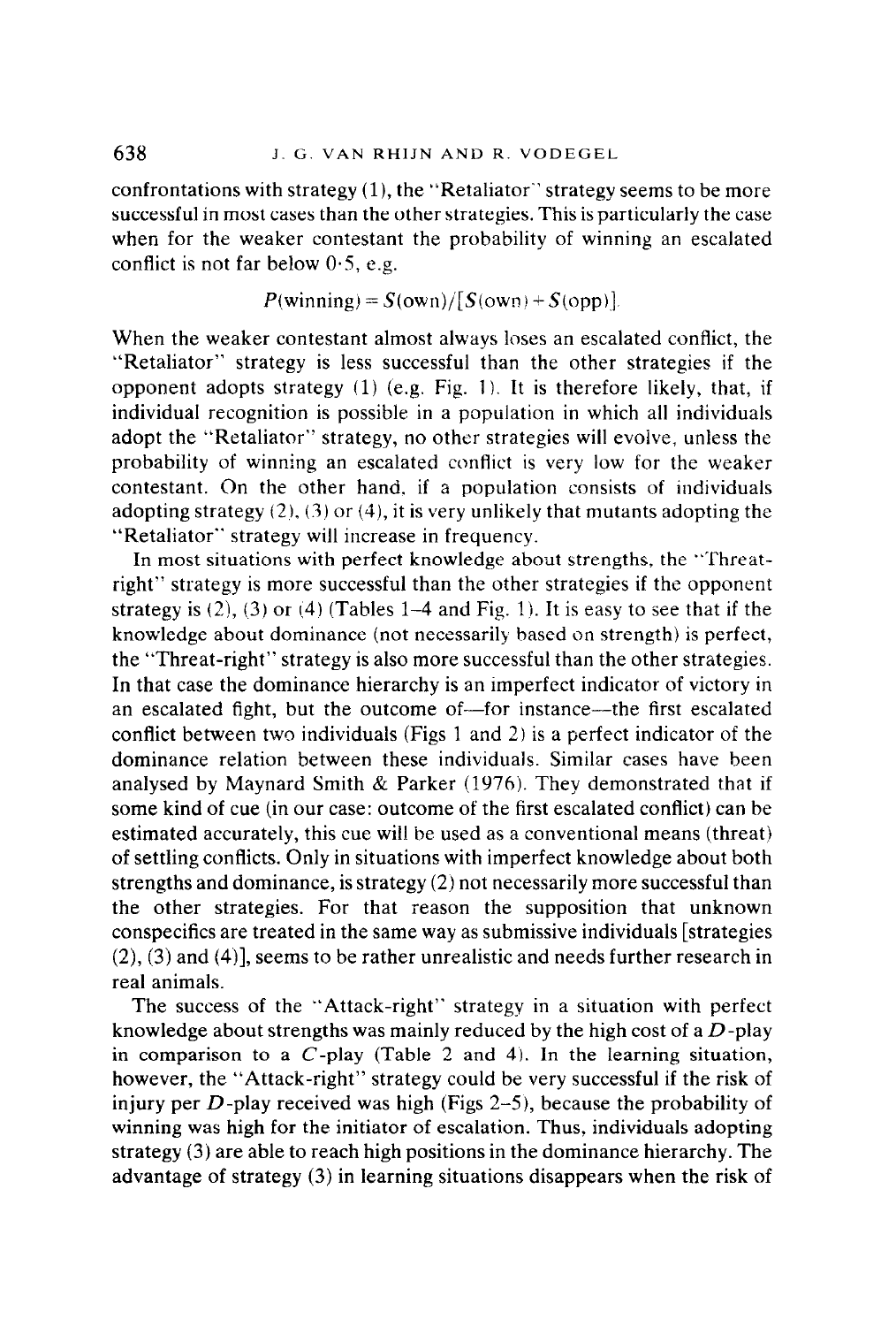injury per  $D$ -play received is low (Fig. 6), thus if escalation continues for a long period.

The "Threat-dominance" strategy was never most successful in our simulations. This is not very surprising. In the case of perfect knowledge only pure strategies (Maynard Smith & Parker, 1976) are evolutionary stable. Strategy (4) is not pure because of the chance of escalation against dominants. In the learning situation escalation against dominants can improve the position in the dominance hierarchy. Strategy (1), however, which always escalates against dominants profits much more by this phenomenon. Nevertheless, we do not believe that strategy (4) is a nonsense strategy. Its low success is closely linked with the simplicity of the conditions used in our simulations. For instance, if the strength of an individual is not constant over time, and if the dominance hierarchy can be adapted in the course of time, the "Threat-dominance" strategy may be the most successful under certain conditions.

In fact the settlement of dominance relations is part of a strategy. We considered four different ways of dominance settlement:

- (a) the outcome of the first escalated conflict counts (Figs 1 and 2),
- (b) the outcome of the last escalated conflict counts (Fig. 3),
- (c) in a pair one contestant won at least one more escalated conflict than the other contestant (Figs 4 and 6), and
- (d) in a pair one contestant won at least three more escalated conflicts than the other contestant (Fig. 5).

To reduce the possibility that mutants adopting other strategies will increase in number in a population with individuals playing the "Threat-right" or the "Attack-right" strategy, the outcome of the first escalated conflict (a) is a safe and cheap expedient to settle the dominance. In populations with individuals playing the "Threat-dominance" strategy, the outcome of the last escalated conflict (b) is an expedient to maintain a high position in the dominance hierarchy, if mutants adopting strategy (2) or (3) arise. Both other ways of settling a dominance relation  $[(c)$  and  $(d)]$  can be important in situations where the strength of an individual is not constant over time. If encounters within pairs of individuals are very common, the considerable investment of a dominance settlement on the basis of a difference of at least a number of winnings of escalated conflicts (d) may be necessary. If encounters are not so common, a difference of one (c) winning of an escalated conflict can be sufficient.

To conclude this paper a few things have to be said about the trustworthiness of signals in conflicts between animals and the evolution of bluff. One of the predictions of the "War of Attrition" model (Maynard Smith, 1974) was that information about the probability to attack should not be conveyed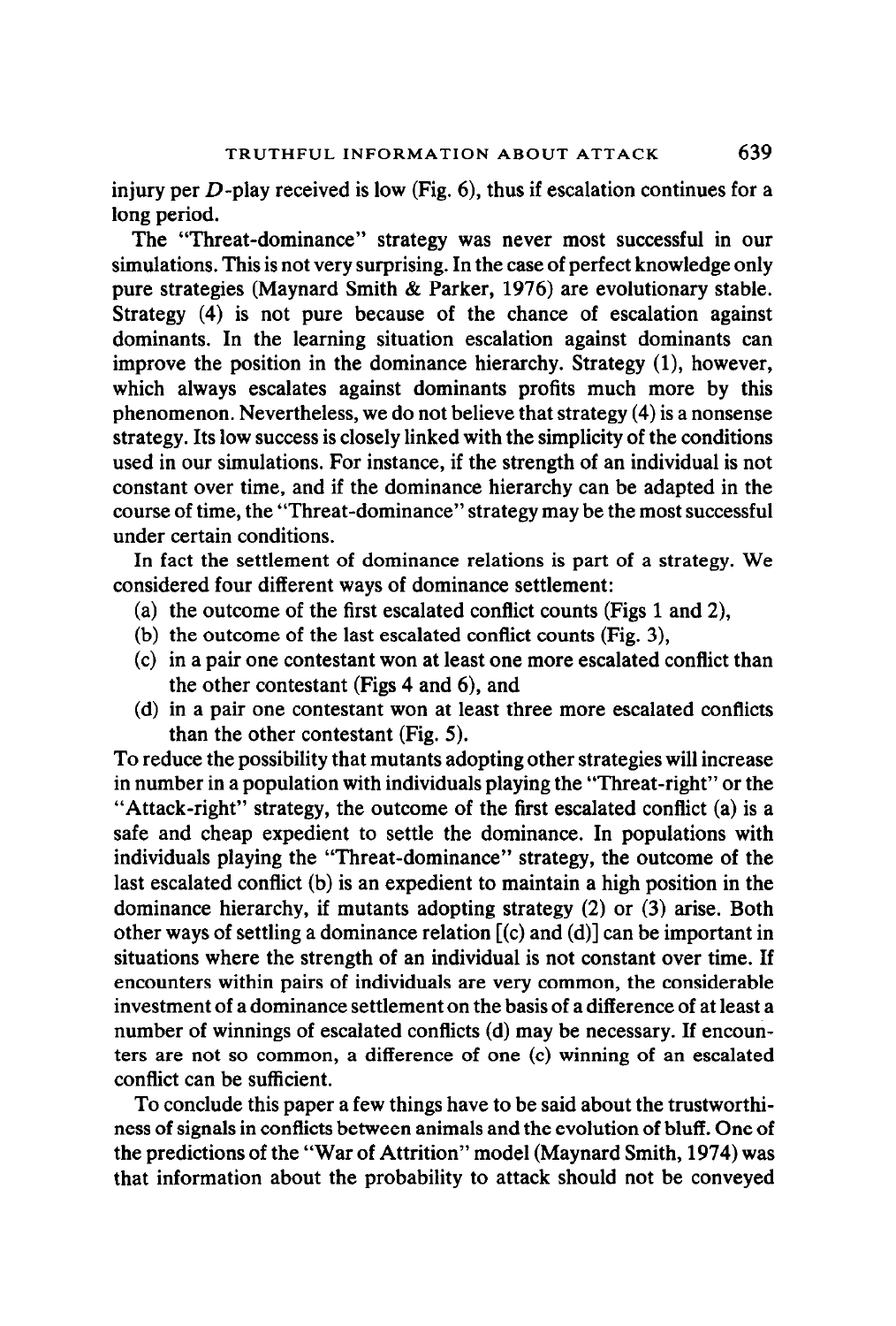(information about intentions). This model refers to symmetric conflicts so that its predictions may be relevant for conflicts between individuals which are unknown to each other. Maynard Smith & Parker (1976) also considered the possibility of bluff in asymmetric conflicts. They reasoned that "if contests are settled by asymmetric cues", "the evolution of features which exaggerate apparent size (or whatever feature is used as a cue)" may be important (p. 174). We want to stress that if individual recognition plays a role in the evaluation of that asymmetric cue, bluff (about intentions and RHP) can hardly evolve, because bluffers shall mostly be recognized.

The authors would like to thank Professor G. P. Baerends, Miss M. K. Carlstead and Mr A. J. Schilstra for their critical comments; Mr D. Visser for preparing the figures; and Mrs H. Lochorn-Hulsebos for typing the manuscript.

#### **REFERENCES**

- ANDERSSON, M. (1976). Behaviour 58, 40.
- ASSEM, J. VAN DEN (1967). Behaviour, suppl. 16, 1.
- BEER, G. C. (1975). In Function and Evolution in Behaviour (G. P. Baerends, G. C. Beer & A. Manning, eds.). Oxford: Clarendon.
- BOWERS, J. M. & ALEXANDER, B. K. (1967). Science 158, 1208.
- BROOKS, R. J. & FALLS, J. B. (1975a). Can. J. Zool. 53, 879.
- BROOKS, R. J. & FALLS, J. B. (1975b). Can. J. Zool. 53,1749.
- CARYL, P. G. (1979). Behaviour 68, 136.
- CULLEN, J. H. (1966). Phil. Trans. Roy. Soc. B. 251, 363.
- DUNHAM, W. D. (1966). Behaviour 27,160.
- EMLEN, S. T. (1971). Z. Tierpsychol. 28,241.
- FALLS, J. B. & BROOKS, R. J. (1975). Can. J. Zool. 53, 1412.
- GOLDMAN, P. (1973). Auk 90, 106.
- GORMAN, M. L. (1976). Anim. Behav. 24,141.
- HALPIN, Z. T. (1976). Behaviour 58, 117.
- HAZLETT, B. A. (1969). Nature, London 222, 268.
- HOGAN-WARBURG, A. J. (1966). Ardea 54,109.
- JOHNSON, V. R. (1977). Anim. Behav. 25,418.
- MAYNARD SMITH, J. (1972). On Evolution. Edinburgh: Edinburgh University Press.
- MAYNARD SMITH, J. (1974). J. theor. Biol. 47.209.
- MAYNARD SMITH, J. (1980). Proc. Roy. Soc. B, (in press).
- MAYNARD SMITH, J. & PARKER, G. A. (1976). Anim. Behav. 24,159.
- MAYNARD SMITH, J. & PRICE, G. R. (1973). Nature, London 246, 15.
- MOYNIHAN, M. (1955). Behaviour, suppl. 4, 1.
- PARKER, G. A. (1974). J. theor. Biol. 47, 223.
- RAVELING, D. G. (1970). Behaviour 37,291.
- RHIJN, J. G. VAN (1973). Behaviour 47, 153.
- RHIJN, J. G. VAN (1980). Behaviour (in press).
- RÖELL, A. (1978). Behaviour 64, 1.
- SCHJELDERUP-EBBE, T. (1935). In: A Handbook of Social Psychology (C. Murchison, ed.). Worchester: Clark University Press.
- SMITH, W. J. (1977). The Behaviour of Communicating. Cambridge, Mass: Harvard University Press.